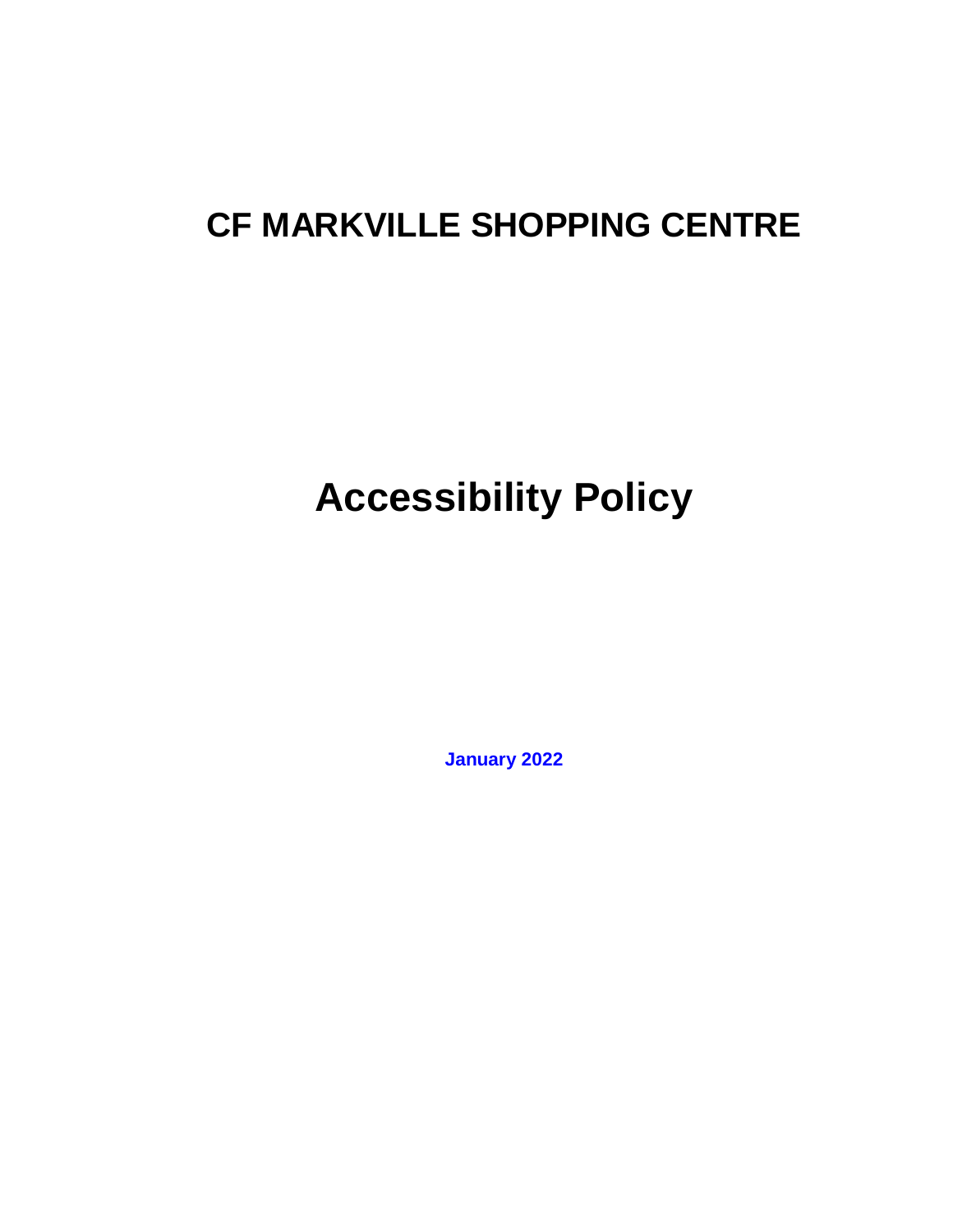#### **TABLE OF CONTENTS**

#### **Accessibility Policy**

#### **In Compliance with AODA O. Reg. 429/07 and O. Reg. 191/11**

#### **Up to and Including Compliance Deadlines of 2012 – December 2022**

| 1.0 |                                                                               |  |
|-----|-------------------------------------------------------------------------------|--|
| 2.0 |                                                                               |  |
| 3.0 |                                                                               |  |
| 4.0 |                                                                               |  |
| 4.1 |                                                                               |  |
| 4.2 |                                                                               |  |
| 4.3 |                                                                               |  |
| 4.4 |                                                                               |  |
| 4.5 |                                                                               |  |
| 5.0 |                                                                               |  |
| 5.1 |                                                                               |  |
| 5.2 |                                                                               |  |
| 6.0 |                                                                               |  |
| 6.1 |                                                                               |  |
| 6.2 | Individualized Emergency Response Plans for Cadillac Fairview Employees<br>14 |  |
| 7.0 |                                                                               |  |
| 8.0 |                                                                               |  |
| 9.0 | Multi-Year Accessibility Plan and Annual Progress Reports 17                  |  |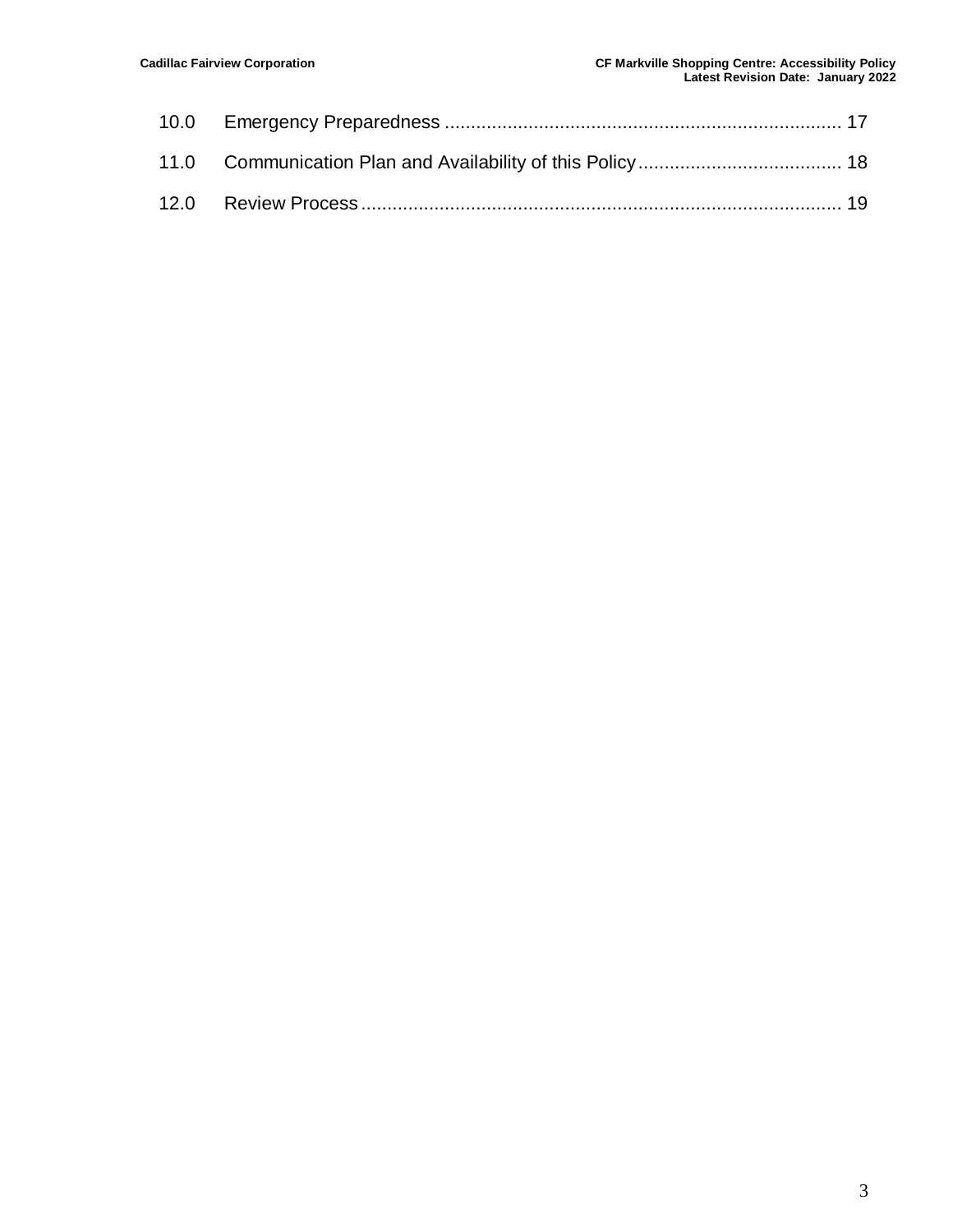## **Executive Summary**

<span id="page-3-0"></span>The Accessibility for Ontarians with Disabilities Act, 2005 (AODA) is a law passed by the Ontario legislature that is intended to facilitate full accessibility throughout the Province of Ontario for persons with disabilities by 2025.

The AODA will achieve this aim by developing, implementing and regulating Accessibility Standards that will guide the principles and requirements of creating accessibility in the following areas:

- customer service
- information and communications
- transportation
- built environment
- employment

Accessibility Standards will be established by regulation under the Act and will be coordinated with staggering deadlines. It is important to note that 2025 is a proposed end date and obligated organizations will be required to meet accessibility requirements with much earlier timelines.

The first regulated accessibility standard established under the authority of AODA is the Accessibility Standards for Customer Service, Ontario Regulation 429/07, which came into effect on January 1, 2008 and requires compliance by January 1, 2012. In summary, the Regulation requires the creation of an accessible customer service policy and training of all staff, agents and volunteers who provide goods and services on behalf of CF Markville Shopping Centre

The second regulated accessibility standard established under the AODA is the Integrated Accessibility Standard, Ontario Regulation O. Reg. 191/11. The Integrated Standard was introduced on June 7, 2011. The Integrated Standard has staggered deadlines beginning in January 2012 and ending in January 2021. This Standard includes the following areas:

- Information and Communications
- Employment
- Transportation (not applicable to Cadillac Fairview) and
- Design of Public Spaces O. Reg. 413/12

CF Markville Shopping Centre, located at the corner of highway 7 and McCowan Rd., offers 157 shops and services serving the communities of Markham, Unionville,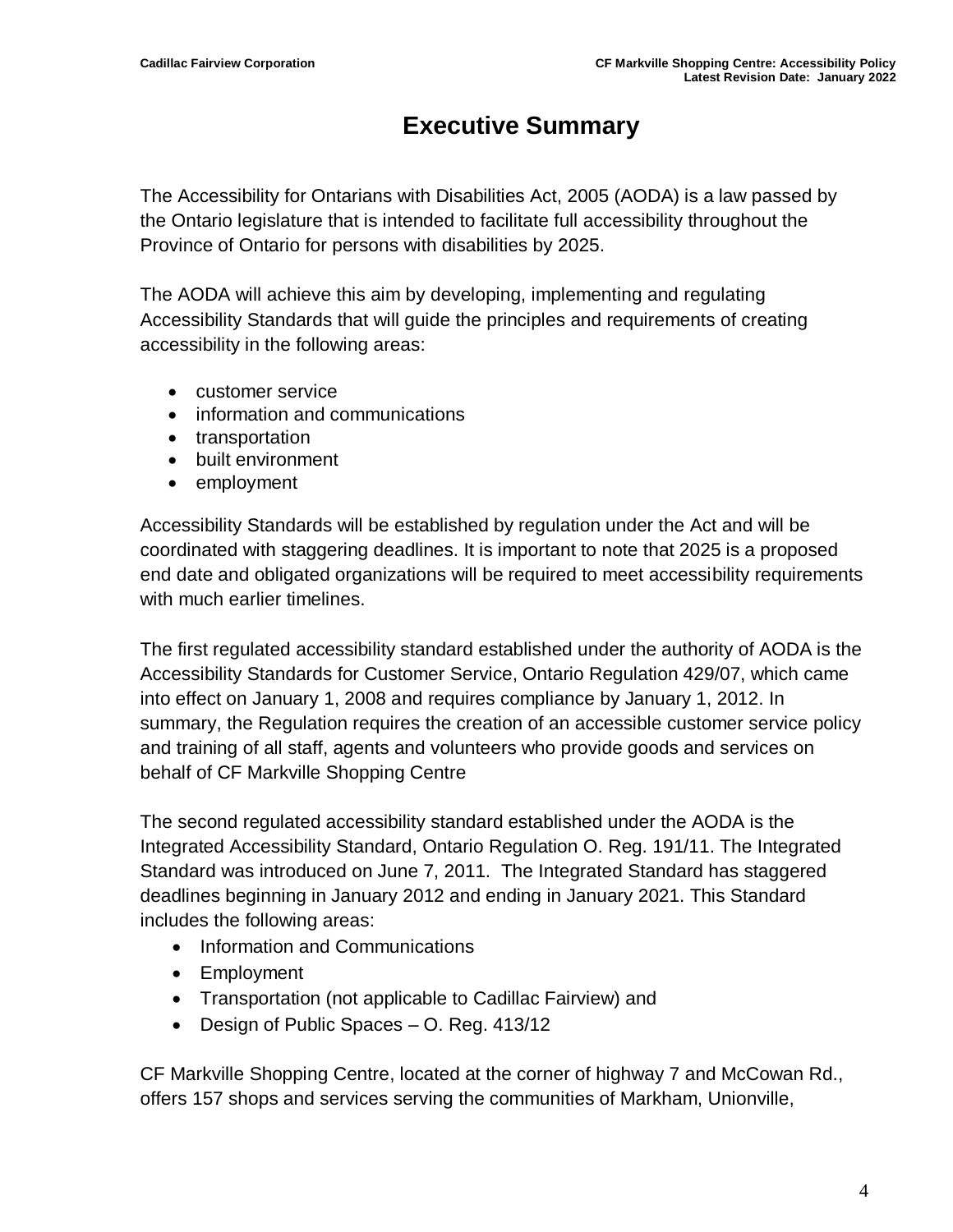northern Toronto, Richmond Hill, Thornhill, and Whitchurch-Stouffville. CF Markville Shopping Centre prides itself on the delivery of superior customer experience to all visitors. This document outlines CF Markville Shopping Centre's commitment as well as procedures and practices in ensuring an accessible customer experience to persons with disabilities.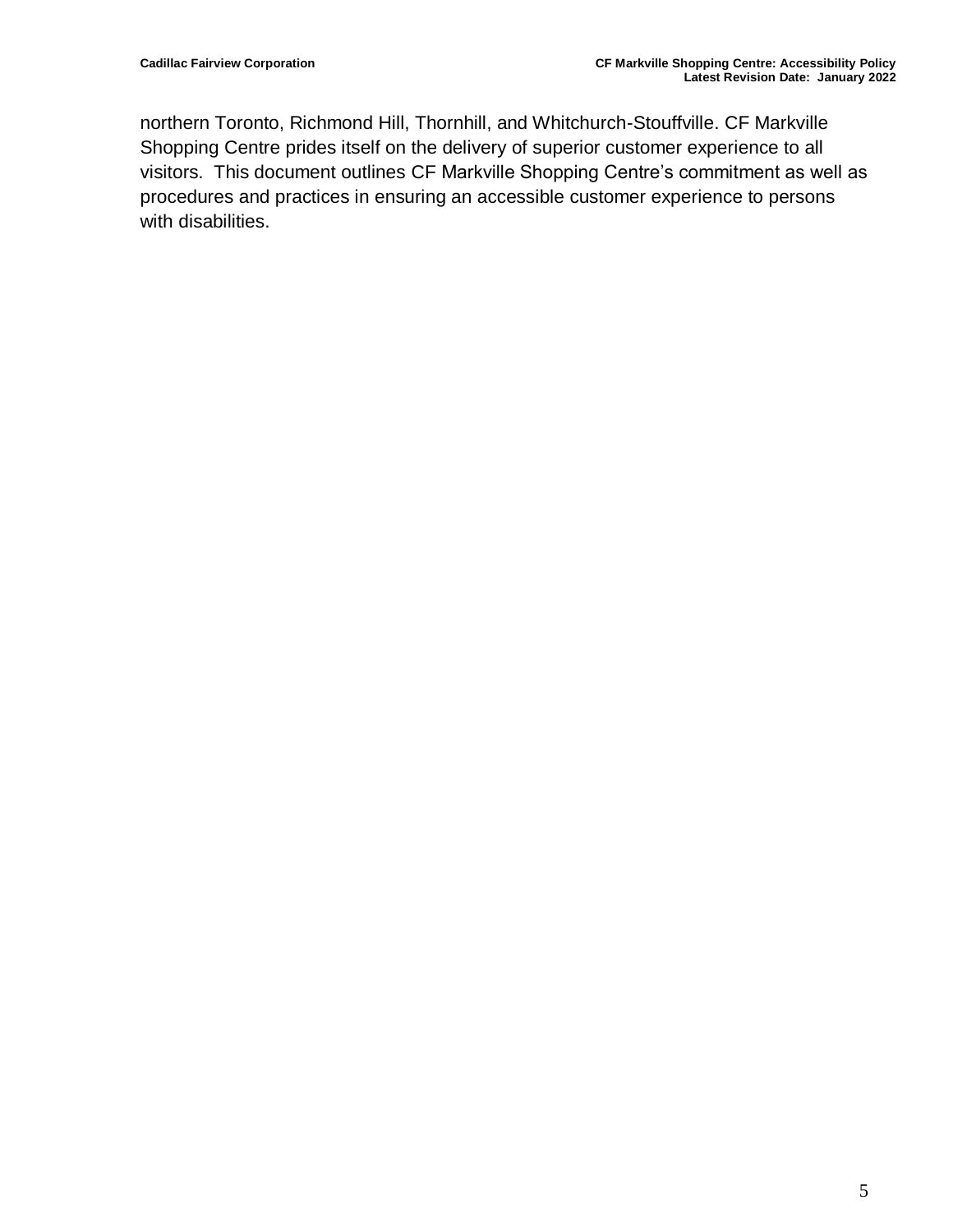## **CF Markville Shopping Centre**

## **Accessibility Policy**

#### <span id="page-5-0"></span>**1.0 Policy – Purpose and Scope**

This policy updates the CF Markville Shopping Centre existing Accessible Customer Service Policy. This policy implements the requirements of both the Accessible Customer Service Standard and the Integrated Accessibility Standards (Information and Communication, Employment, Transportation, Design of Public Spaces), Ontario Regulation 429/07, Ontario Regulation 191/11 and Ontario Regulation 413/12 under the Accessibility for Ontarians with Disabilities Act, 2005 (AODA).

#### <span id="page-5-1"></span>**2.0 Definitions**

#### **"Disability"** means:

- (a) any degree of physical disability, infirmity, malformation or disfigurement that is caused by bodily injury, birth defect or illness and, without limiting the generality of the foregoing, includes diabetes mellitus, epilepsy, a brain injury, any degree of paralysis, amputation, lack of physical coordination, blindness, or visual impediment, deafness or hearing impediment, muteness or speech impediment, or physical reliance on a guide dog or other animal or on a wheelchair or other remedial appliance or device,
- (b) a condition of mental impairment or a developmental disability,
- (c) a learning disability, or a dysfunction in one or more of the processes involved in understanding or using symbols or spoken language,
- (d) a mental disorder, or
- (e) an injury or disability for which benefits were claimed or received under the insurance plan established under the Workplace Safety and Insurance Act, 1997.

The above includes disabilities of different severity, visible as well as non-visible disabilities, and disabilities the effects of which may come and go.

Information about any person's disability is personal and private and must be treated confidentially.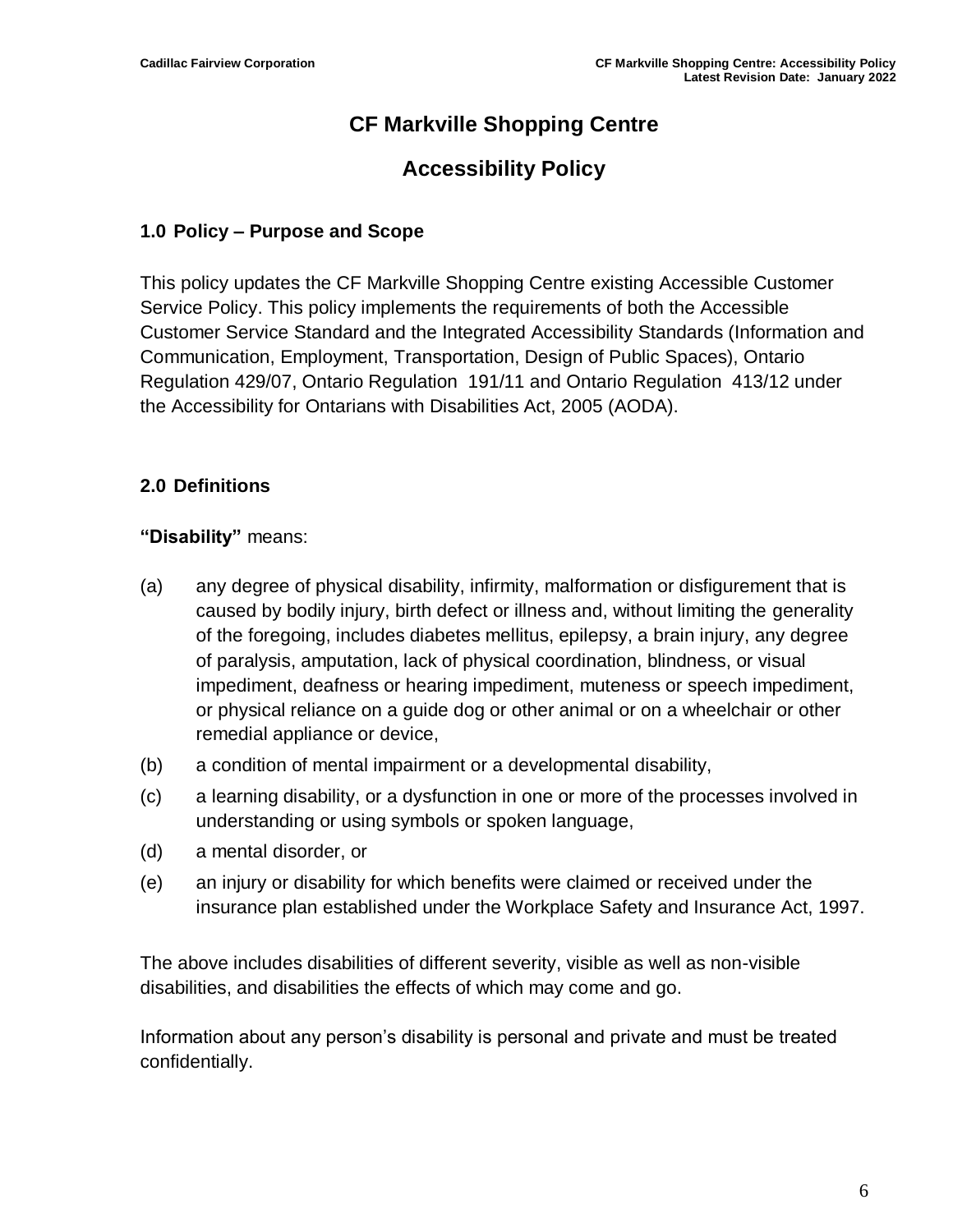#### <span id="page-6-0"></span>**3.0 CF Markville Shopping Centre Commitment to Accessibility**

In fulfilling our mission, CF Markville strives at all times to provide its goods and services in a way that respects the dignity and independence of people with disabilities. CF Markville is committed to giving people with disabilities the same opportunity or reasonable alternative to access our goods and services and allowing them to benefit from the same or similar services, in the same place and in a similar way as other visitors.

It is the policy of CF Markville to promote accessibility for people with disabilities based upon the core principles of dignity, independence, inclusion, integration, responsiveness and equality of opportunity.

CF Markville is committed to compliance with AODA and its accessibility standards. We shall provide accessibility and accommodation for persons with disabilities through AODA's customer service standard, integrated accessibility standard and all other standards as they are developed, and in accordance with the requirements of the Ontario Human Rights Code.

CF Markville is committed to excellence in serving all customers, including people with disabilities, and shall carry out its functions and responsibilities in compliance with AODA's Accessibility Standards for Customer Service and Integrated Accessibility Standards as follows:

#### <span id="page-6-1"></span>**4.0 Accessible Customer Service Policy**

#### <span id="page-6-2"></span>**4.1 Communicating with People with Disabilities**

CF Markville shall take reasonable steps to communicate with persons with disabilities in ways that take into account their disability and accessibility needs.

CF Markville shall also ensure that all staff, volunteers and others dealing with the public on behalf of CF Markville are properly trained in how to communicate with visitors with various types of disabilities.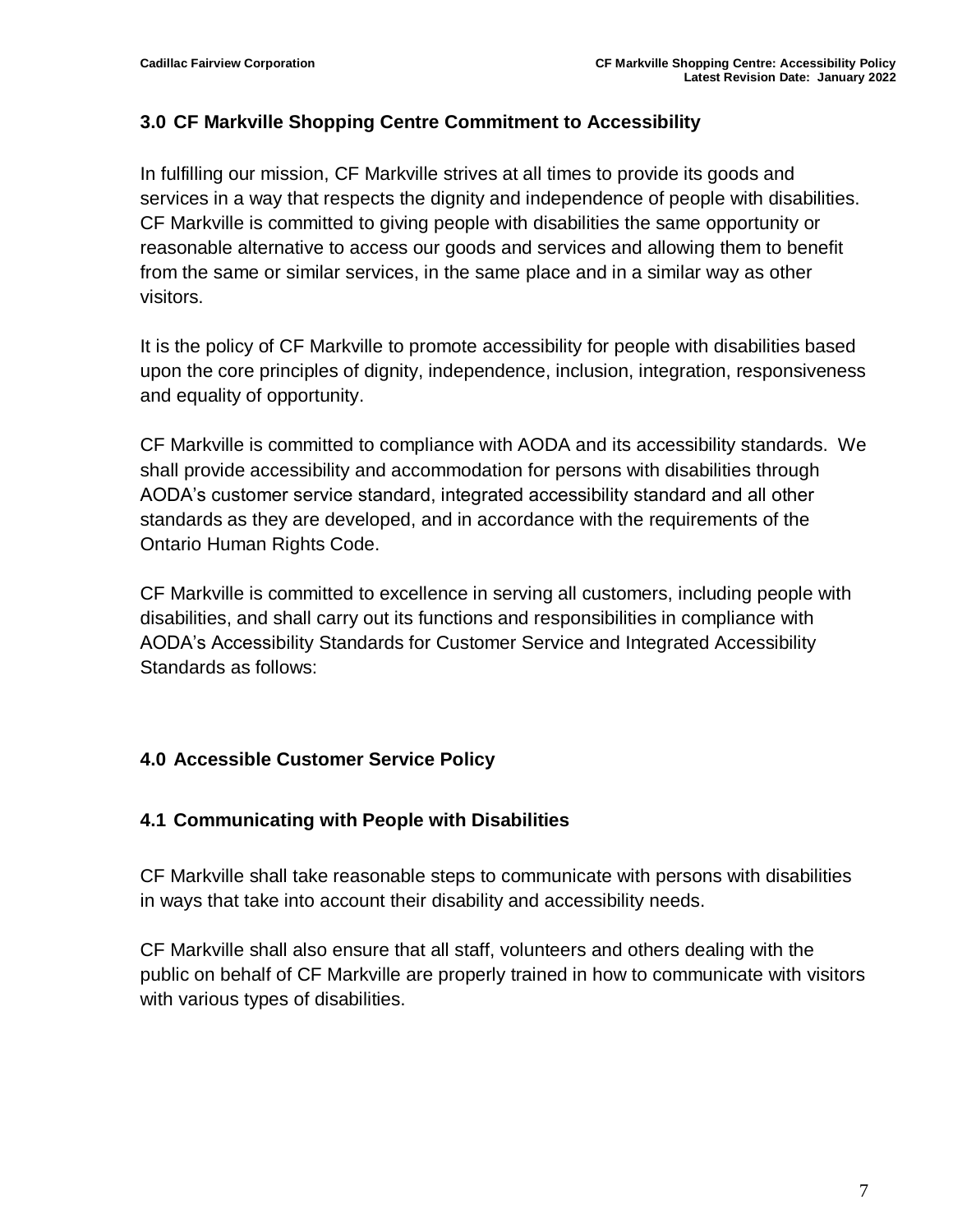#### <span id="page-7-0"></span>**4.2 Assistive Devices**

For the purposes of this policy:

**"Medical aid"** means: An assistive device including respirators and portable oxygen supplies.

**"Mobility assistive device"** means: A cane, walker or similar aid.

**"Personal Assistive Devices"** means: Any aids including communication, cognition, personal mobility, medical or technical aids that are used to increase, maintain, or improve the functional abilities of persons with disabilities. Assistive devices include, but are not limited to: wheelchairs, walkers, speech synthesizers, TTYs (Telephone Typewriters or Telephone Teletypes), computer technologies, canes and hearing devices.

CF Markville is committed to serving people with disabilities, who use assistive devices to obtain, use or benefit from its goods and services.

People with disabilities are permitted and encouraged to use their own personal assistive devices to access our facilities and goods and services. Assistive devices such as communication aids, cognition aids, personal mobility aids and medical aids are allowed to be used at all of our facilities where access is possible at the venue.

CF Markville will ensure the public is informed of any and all assistive devices that are available for their use while at CF Markville including wheelchairs and strollers.

Wheelchairs are free of charge and available at the Guest Services office, located on the lower level by Entrance #10.

Self-serve vending strollers are located as follows:

Singles: located on the lower level, inside entrance 9, by Old Navy, for a \$6.00 fee Doubles: located on the upper level inside of entrance 4, beside Ardene, for a \$8.00 fee The machine accepts credit cards, bills, loonies and toonies, with change-making capabilities. Upon return of the stroller, customers will receive a **\$1.00 rebate**.

CF Markville will also ensure the public is informed of accessibility features available for their use while at CF Markville including elevator and accessible washroom locations.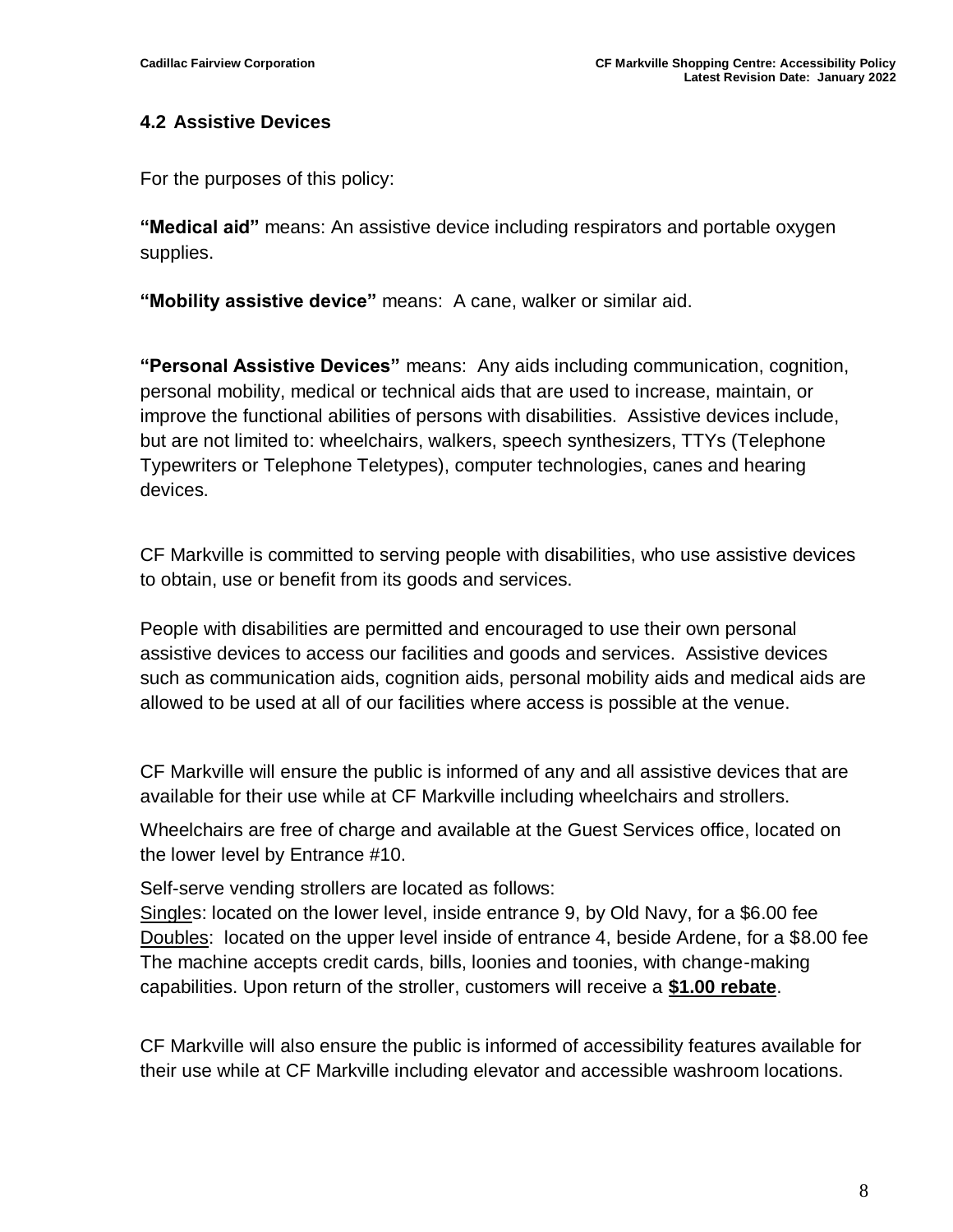CF Markville shall also ensure that staff knows how to use assistive devices that are available to customers of CF Markville and where to locate elevators and accessible washrooms within the facility.

CF Markville shall also ensure that all staff and agents serving the public on behalf of CF Markville are properly trained and familiar with various assistive devices that may be used by customers with disabilities while accessing its goods and services.

#### <span id="page-8-0"></span>**4.3 Service Animals**

For the purposes of this policy a:

**"Guide Dog"** means: A guide dog as defined in section 1 of the *Blind Persons Rights' Act.*

**"Service Animal"** means: An animal that is of service to a person with a disability where it is readily apparent that the animal is used by the person for reasons relating to his or her disability. Verification of a service animal's status can be provided by way of government certification or by a letter from a physician or nurse confirming the animal is required for reasons relating to the disability. It is *"readily apparent"* that an animal is a service animal when it is obvious by its appearance or by what it is doing. For example, it may be readily apparent that an animal is a service animal if it is wearing a harness, saddle bags, a sign that identifies it as a service animal or has a certificate or identification card from a service animal training school or an identification card from the Attorney General of Ontario. It may also be readily apparent if a person is using the animal to assist him or her in doing things, such as opening doors or retrieving items.

A visitor to CF Markville is permitted to be accompanied by his or her guide dog or other service animal within all areas of CF Markville except where areas are restricted to employees or prohibited by law.

Ontario Regulation 562 under the Health Protection and Promotion Act states that animals are not allowed in places where food is manufactured, prepared, processed, handled, served, displayed, stored, sold or offered for sale. It does make an exception for service dogs to allow them to go where food is normally served, sold or offered for sale.

There may be rare circumstances where, for the reasons of health and safety of another person, allowing a person with a disability to enter a premises and be accompanied by their service animal needs to be considered. In the rare situation where another person's health and safety could be seriously impacted by the presence of a service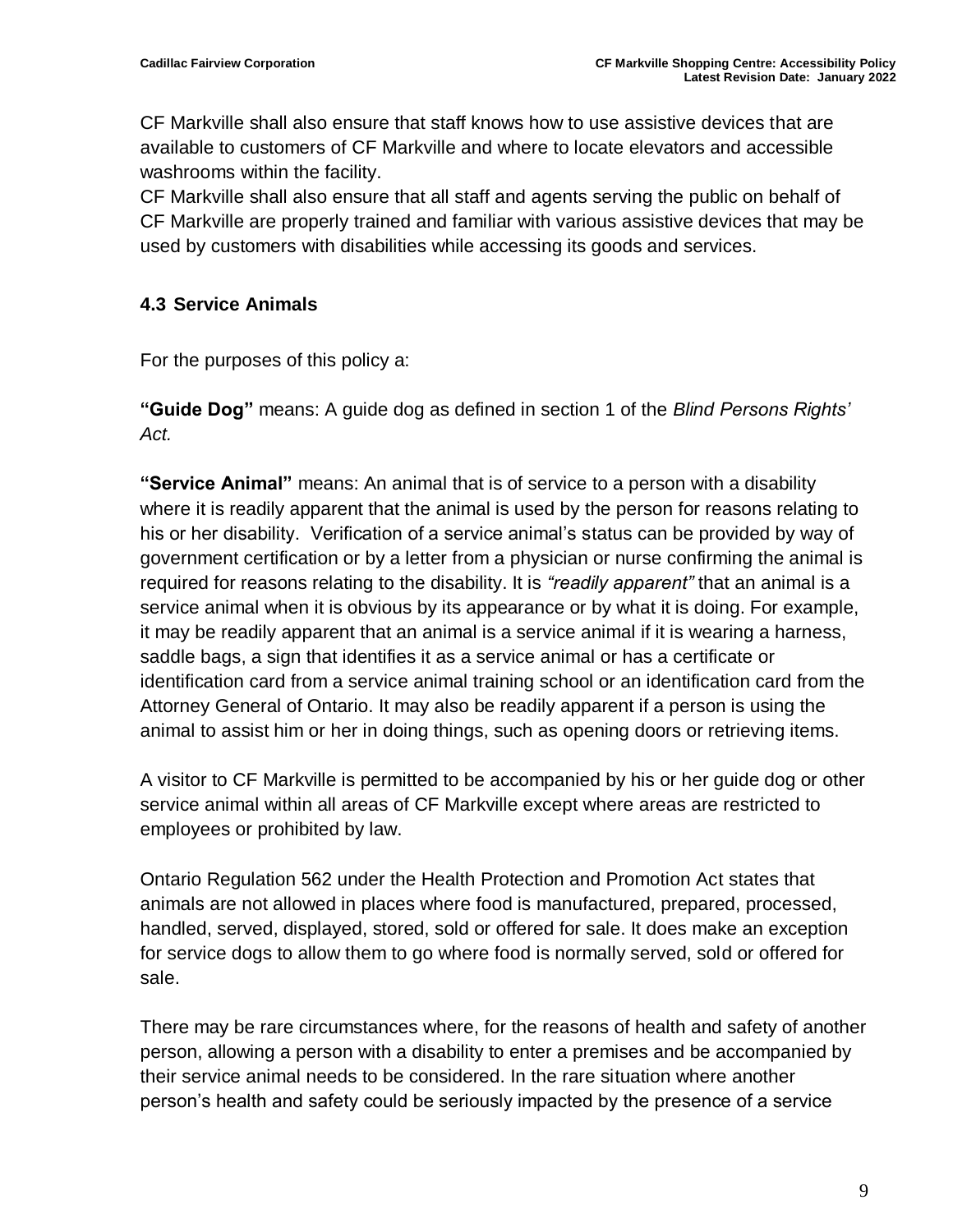animal on premises open to the public, CF Markville's Manager, Security & Life Safety shall be immediately notified. The Manager, Security & Life Safety shall fully analyze all options for safely allowing the service animal and must consider all relevant factors and options in trying to find a solution that meets the needs of both individuals.

#### <span id="page-9-0"></span>**4.4 Support Persons**

For the purposes of this policy a:

**"Support Person"** means: Any one person who accompanies a person with a disability in order to help that individual with communication, mobility, personal care or medical needs or with access to goods or services.

A support person may assist a person with a disability in using the washroom or change room or assist a person with speech impairment to facilitate communication. A support person may be a paid professional, a volunteer, a family member or friend of the person with a disability.

A visitor to CF Markville is permitted to be accompanied by his or her support person in order to access our goods and services. At no time shall a person with a disability who is accompanied by a support person be prevented from having access to his or her support person while on CF Markville premises.

#### <span id="page-9-1"></span>**4.5 Notification of Disruptions in Service**

Persons with disabilities often rely on specific facilities and services at CF Markville and as such, disruption in their operations may negatively affect the customer experience while visiting the Centre. Elevators, Personal Elevating Devices, Perimeter Access, Barrier Free Washrooms, Water, and Heating & Air-conditioning are among those services and as such; disruption in their operations must be communicated appropriately.

All CF Markville administration staff, customer service and building operations personnel will be informed immediately upon identifying that one of the above facility services are disrupted.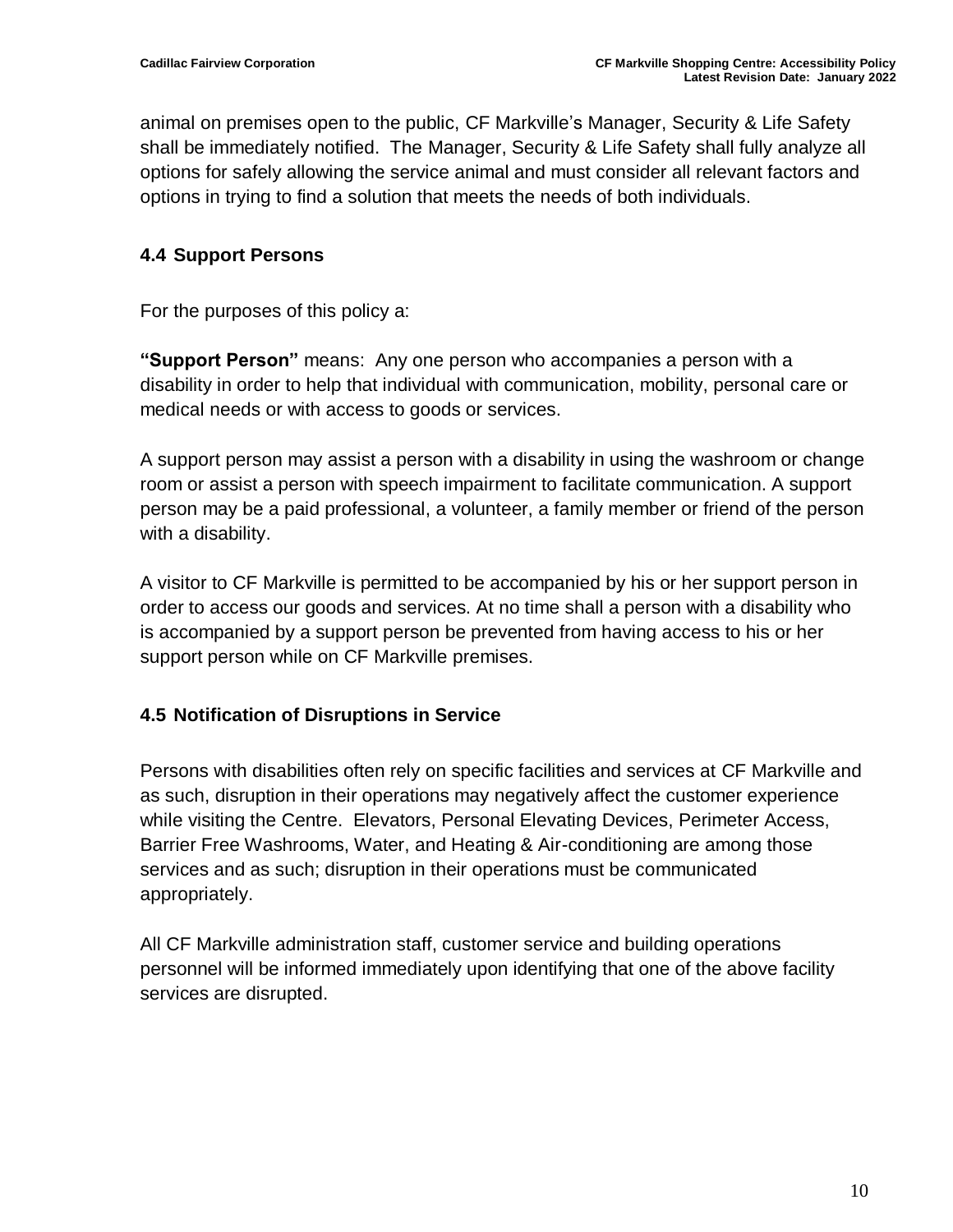#### **4.5.1 Notice of a Planned Service Disruption to Base Building Accessibility Services**

- 1) Internal Department heads for Operations and Security & Life Safety shall notify of any planned or future disruptions in advance of 7 days.
- 2) Members of Operations, Security & Life Safety or Guest Services shall notify Tenants by way of e-mail and / or written memorandum of the disruption.
- 3) The tenant communication shall contain the following information;
	- i) How long the disruption is expected to last;
	- ii) What alternative facilities or services exist.
- 4) Individual tenants will communicate internally to its staff and advise staff to contact stakeholders and clients scheduled for appointments about the service disruption as applicable.
- 5) As a general rule, planned disruptions shall be communicated to affected tenants in advance of seven days. Tenant contacts are responsible for their respective internal communications.
- 6) Upon restoration of the service members of Operations, Security & Life Safety or Guest Services shall notify the tenant contacts via email or written memorandum and advise that the service disruption has ended.
- 7) CF Markville shall notify the public in advance of any planned service disruptions, by way of posting on the property's website any planned or future work that may affect these services and posting signage at the entrances closest to facility affected by the planned disruption. Notice should include:
	- i) the reason for the disruption
	- ii) its anticipated duration
	- iii) a description of alternative facilities or services, if available.

#### **4.5.2 Notice of an Unplanned (Unexpected or Emergency) Disruption to Base Building Accessibility Services**

Once an unplanned disruption of base building services has been identified, notice should be provided as soon as possible to ensure timely notification to Tenant Contacts.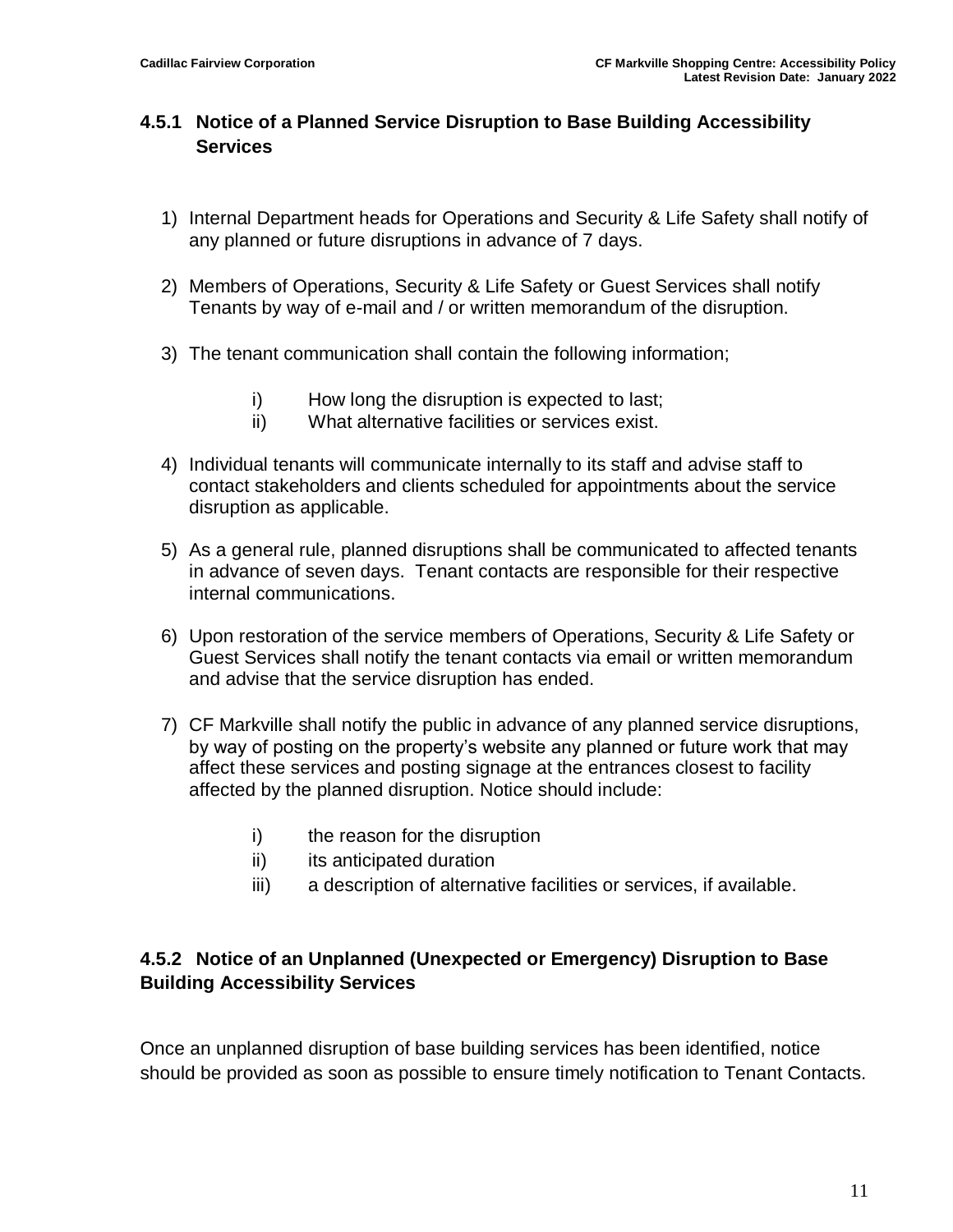- 1) CF Markville's Internal Department Heads are to notify Manager, Security & Life Safety and Operations Manager of any unplanned disruptions.
- 2) The Members of Operations, Security & Life Safety or Guest Services shall notify Tenant Contacts by way phone and/or written communication.
- 3) The tenant communication and / or Emergency Notification System message shall contain the following information;
	- iii) How long the disruption is expected to last;
	- iv) What alternative facilities or services exist.
- 4) Individual tenants will communicate internally to its staff and advise staff to contact stakeholders and clients about the service disruption as applicable.
- 5) Upon restoration of the service disruption Members of Operations, Security & Life Safety or Guest Services shall notify the tenant contacts via email or written memorandum and advise that the service disruption has ended.

#### **4.5.3 Tenant Service Disruption – Isolated to specific Tenant / Floor**

- 1) CF Markville's Tenant or applicable representative to notify Operations Manager and/or Manager, Security & Life Safety of the disruption.
- 2) Manager, Security & Life Safety to begin investigation to determine if the service disruption is isolated or building wide.
- 3) If the disruption is identified as being isolated, tenant notifications shall be made to the affected areas by way of email or written memorandum.
- 4) The tenant communication and / or Emergency Notification System message shall contain the following information:
	- v) How long the disruption is expected to last;
	- vi) What alternative facilities or services exist.
- 5) If the disruption affects the tenant's capability of conducting business, Operations Manager and / or Manager, Security & Life Safety shall also provide notification within the Common Area of the affected devices with the intent of notifying visitors of the disruption prior to attending the tenant suite.
- 6) Individual tenants will communicate internally to its staff and advise staff to contact stakeholders and clients scheduled for appointments about the service disruption as applicable.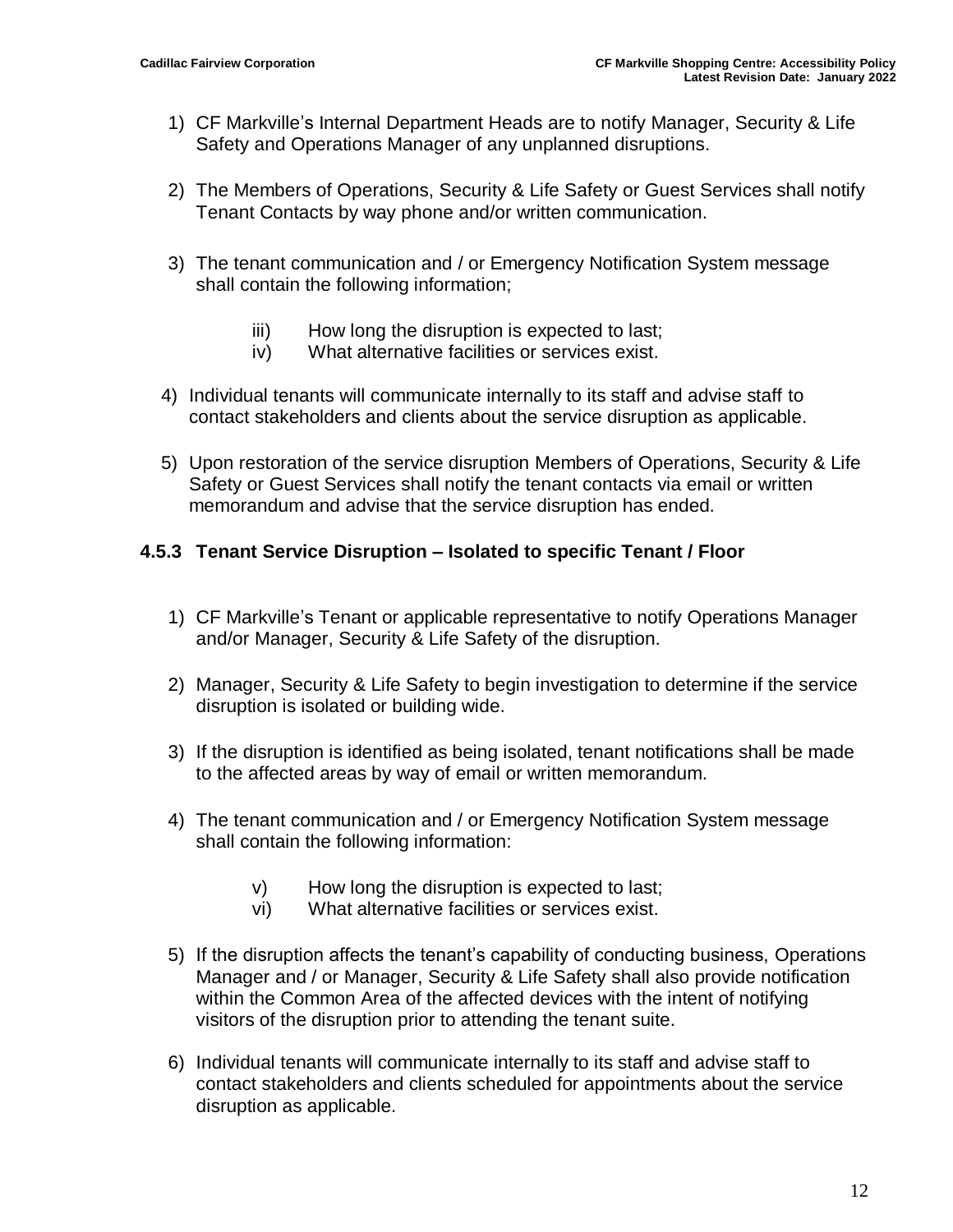- 7) Upon restoration of the service disruption, the Manager, Security & Life Safety shall notify the tenant contacts via email or written memorandum and advise that the service disruption has ended. All applicable signage shall be removed at such time.
- 8) CF Markville will inform members of the public who are on-site of any unplanned disruptions in the following ways:
- Facilities and Service disruptions will be posted on the CF Markville website; https://www.cfshops.com/markville.html
- Signage will be posted at all eleven public exterior entrances to the mall
- Signage will be posted in the interior of the mall where customers may have entered through stores that have public exterior entrances.

#### <span id="page-12-0"></span>**5.0 Information and Communication Policy**

For the purposes of this policy an:

**"Accessible Communication Supports"** means: Captioning, alternative and augmentative communication supports, plain language, sign language and other supports that facilitate effective communications.

**"Accessible Formats"** means: Large print, clear text, recorded audio and electronic formats, Braille and other formats usable by persons with disabilities.

**"Extranet website"** means a controlled extension of the intranet, or internal network of an organization to outside users over the Internet;

**"Internet website"** means a collection of related web pages, images, videos or other digital assets that are addressed relative to a common Uniform Resource Identifier (URI) and is accessible to the public;

**"Intranet website"** means an organization's internal website that is used to privately and securely share any part of the organization's information or operational systems within the organization and includes extranet websites;

**"New internet website"** means either a website with a new domain name or a website with an existing domain name undergoing a significant refresh;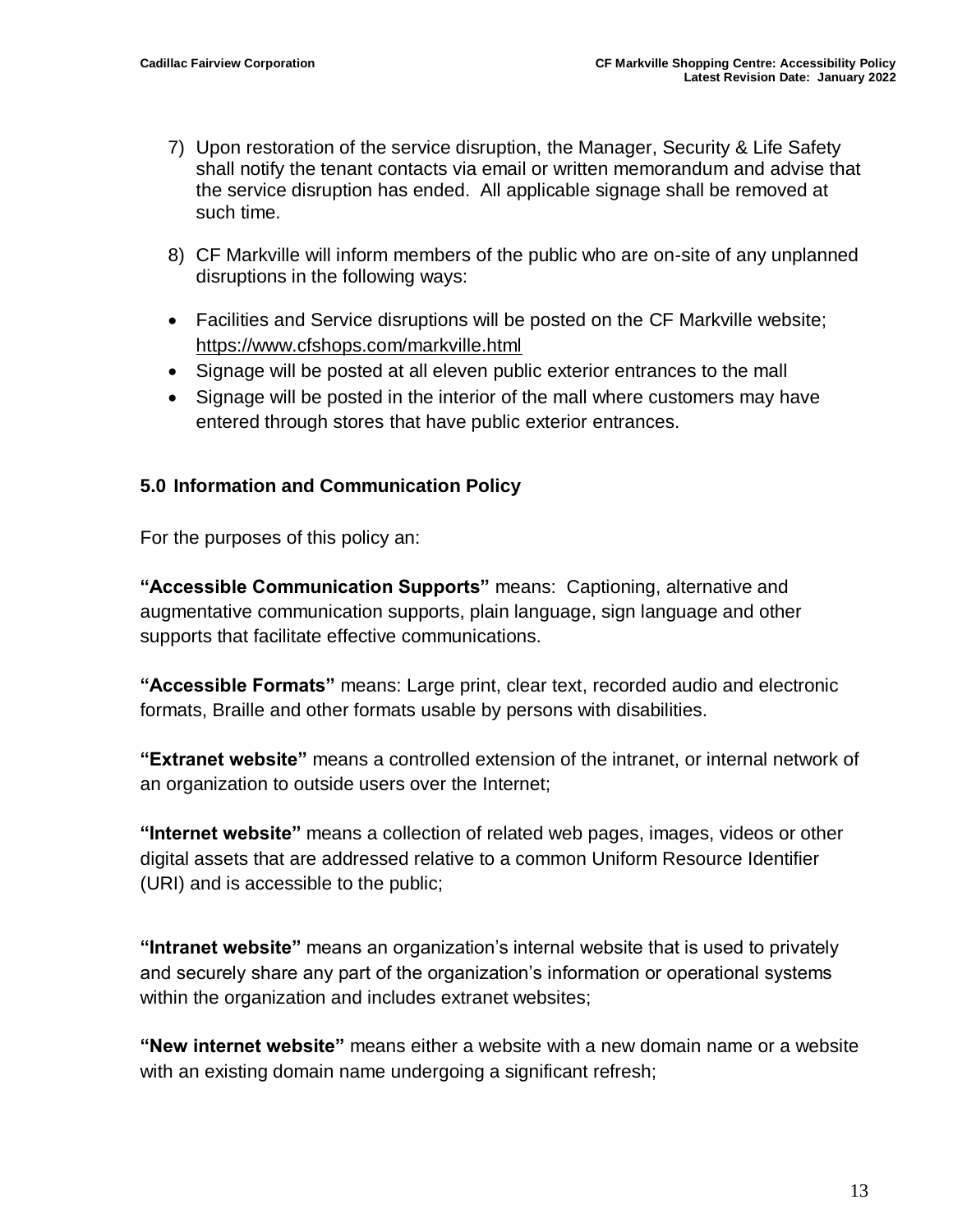**"New intranet website"** means either an intranet website with a new domain name or an intranet website with an existing domain name undergoing a significant refresh;

#### <span id="page-13-0"></span>**5.1 Website Accessibility**

Beginning January 1, 2014, any new website design, new internet website or intranet website, or web-based applications that Cadillac Fairview controls directly or through a contractual relationship that allows for modification of a product will also conform to W3C WCAG 2.0 Level A.

#### <span id="page-13-1"></span>**5.2 Availability of Information in Alternate Format**

CF Markville information will be made available to the public in an accessible format or via accessible communication support upon request. Timeframes for providing these formats will be dependent upon the format requested but will be provided as soon as is practicable.

#### <span id="page-13-2"></span>**6.0 Employment Policy**

Accommodation **shall** be provided to applicants selected to participate in assessment or selection process, upon request. Suitable accommodation **shall** be provided in manner that takes applicant's accessibility needs.

Successful applicant **shall** be informed of availability of accommodation and **shall** be provided with accommodation policy when making offer of employment.

#### <span id="page-13-3"></span>**6.1 Workplace Emergency Response Information**

Workplace Emergency procedures, plans and safety information will be made available to CF Markville staff in an accessible format or via accessible communication support upon request. Timeframes for this information will be dependent upon the format requested but will be provided as soon as is practicable.

#### <span id="page-13-4"></span>**6.2 Individualized Emergency Response Plans for Cadillac Fairview Employees**

CF Markville's staff with disabilities that may require assistance in an emergency situation are encouraged to identify their accessibility needs to their immediate supervisor so that individualized emergency accommodation plans can be created. Individualized plans will be created using the company's template. The emergency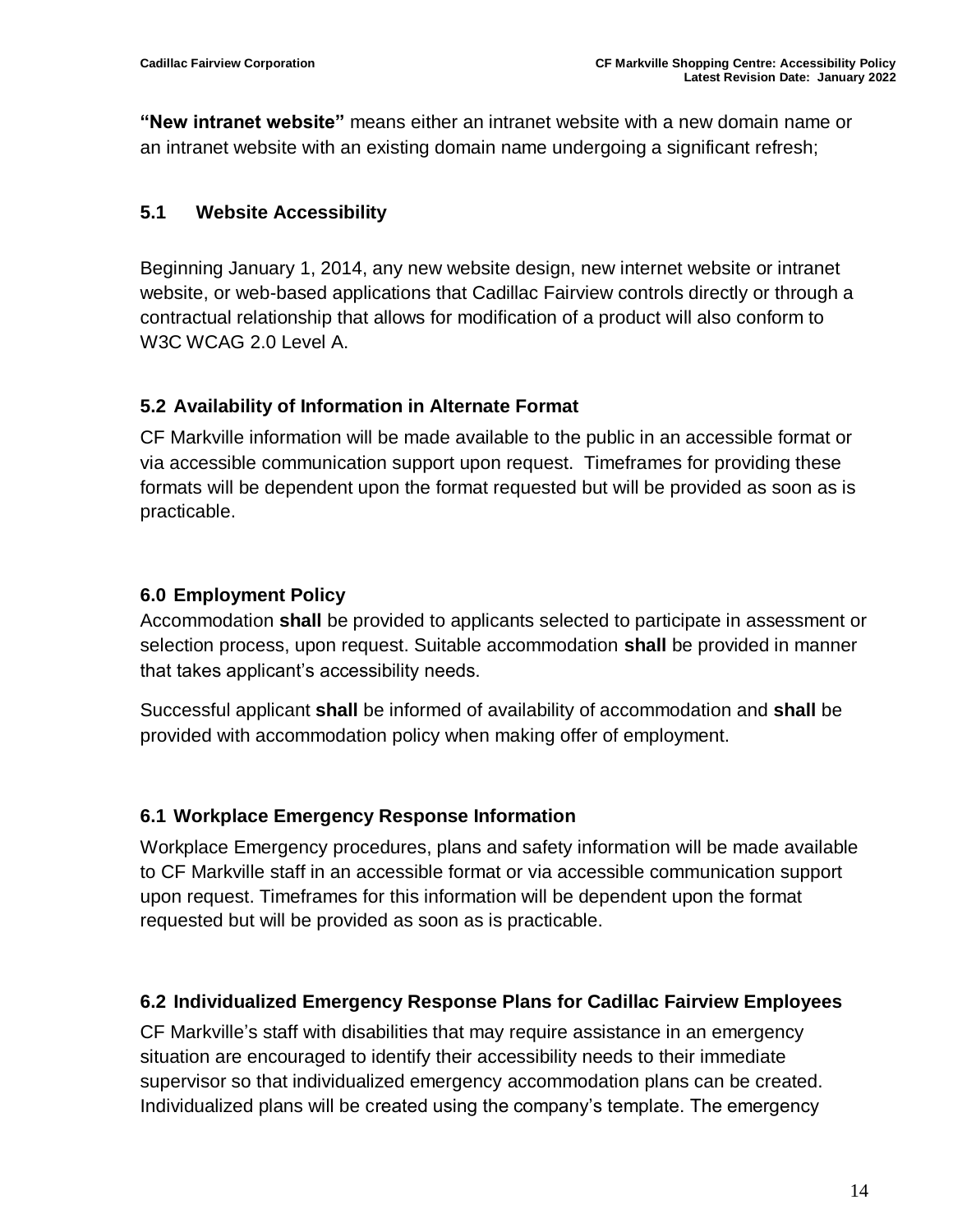response plan may include other employees assisting the person with the disability. With the consent of the employee requesting assistance, the emergency response plan shall be shared with individuals designated to provide assistance. This information will be maintained confidentially.

### <span id="page-14-0"></span>**7.0 Training**

In maintaining CF Markville's commitment in ensuring the "customer experience" to all visitors, a training program will be initiated for all customer service and security personnel. The training program is internet based and provides information on providing assistance to persons with various disabilities.

Topics reviewed within the program include:

- 1. An overview of the purposes of the AODA;
- 2. Overview of Accessible Customer Service and Integrated Accessibility Standard requirements
- 3. Instruction on how to interact and communicate with people with various types of disabilities
- 4. Information on inappropriate ways of interacting with persons with disabilities.
- 5. Overview of the company's obligation to provide information in alternate formats and alternate communication supports upon request including:
	- a. Review of different types of alternate formats
	- b. Review of alternate communication supports (sign language, gestures, boards with symbols, voice-synthesizers, etc.)
	- c. Review of company's alternate format service provider (when identified) and process relating to securing information in alternate formats
	- d. Review of tracking system used for alternate formats upon request
- 6. Instruction on interacting with people with disabilities who use assistive devices or require the assistance of a guide dog, other service animal or a support person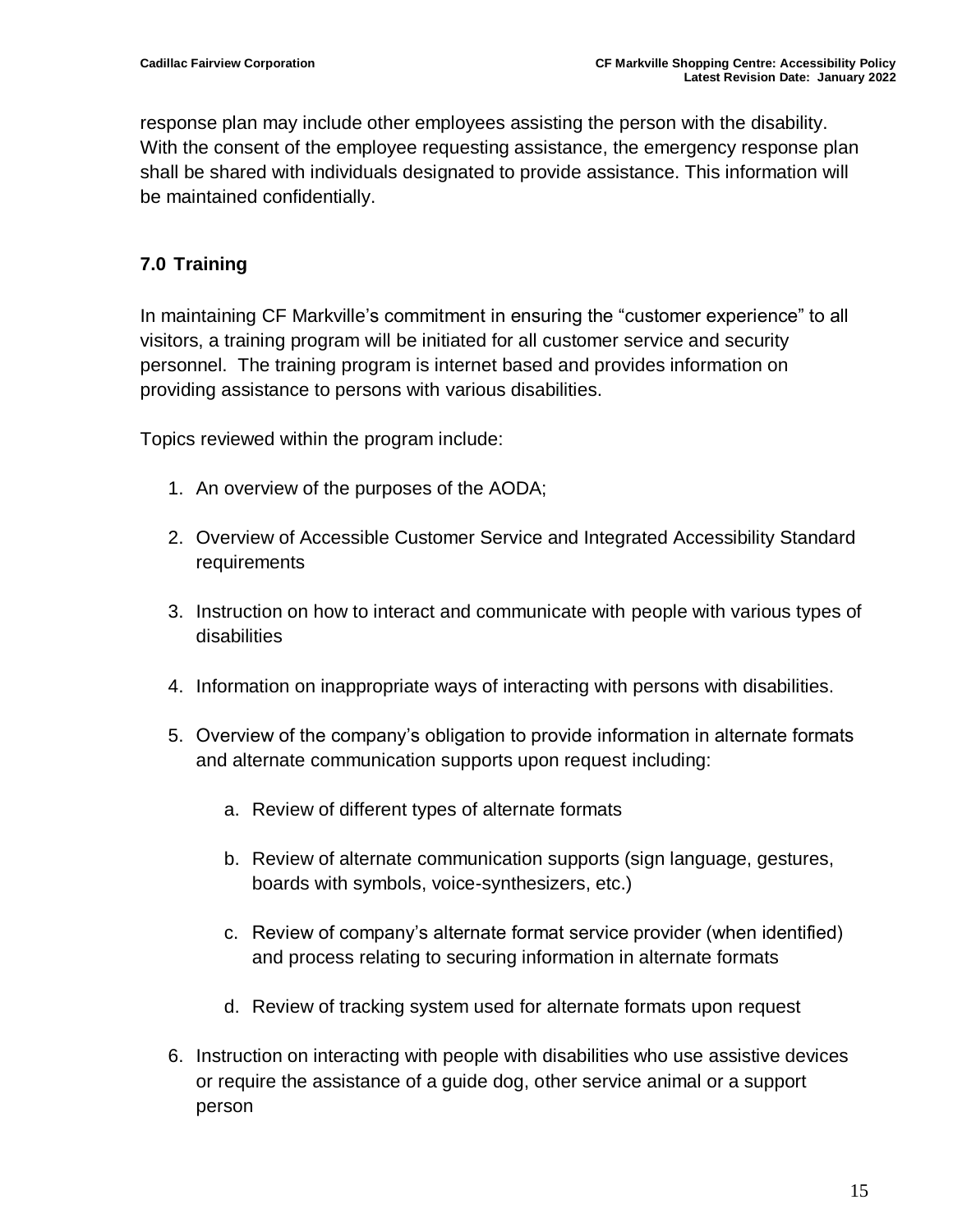- 7. Information on how to use equipment or devices available at CF Markville, that may help people with disabilities access our tenant's services, such as: wheelchairs, elevators, escalators, automatic door openers.
- 8. Instruction on procedures for what to do if a person with a disability is having difficulty accessing CF Markville or one of its many tenants.
- 9. Information contained within this document.

In addition to the above customer service training, management and supervisory staff will be trained in our obligations under the Ontario Human Rights Code.

Training records for the above training will be kept at Cadillac Fairview Organizational Development office at 20 Queen Street West, 5<sup>th</sup> Floor, Toronto, ON, M5H 3R4. Training records contain the names of CF Markville personnel and the dates in which the training was completed.

CF Markville will maintain ongoing training with all employees on an as needed basis.

#### <span id="page-15-0"></span>**8.0 Customer Service Feedback Process**

In ensuring the CF Markville maintains the highest level of service to visitors; a process of receiving customer service feedback has been established.

Upon receipt of any complaint, the employee receiving the complaint shall immediately forward it to the Manager, Security & Life Safety. An initial response will be made as soon as possible, normally within three business days acknowledging receipt and that the complaint is being reviewed. CF Markville will take into account a person's accessibility needs when communicating, receiving and/or responding to the complaint.

Corporate Communications is available to provide support if additional assistance is required. In such cases, please contact **Corporate Communications @ [416-598-8200](tel:416-598-8200)**.

All inquiries, customer feedback and complaints may be submitted in one of the following ways:

| In person (Orally): | CF Markville, Guest Services Centre, Inside Entrance 10 |                     |  |
|---------------------|---------------------------------------------------------|---------------------|--|
|                     | Monday – Friday $10:00$ am – 8 pm                       |                     |  |
|                     | Saturday                                                | $10:00$ am – 6:00pm |  |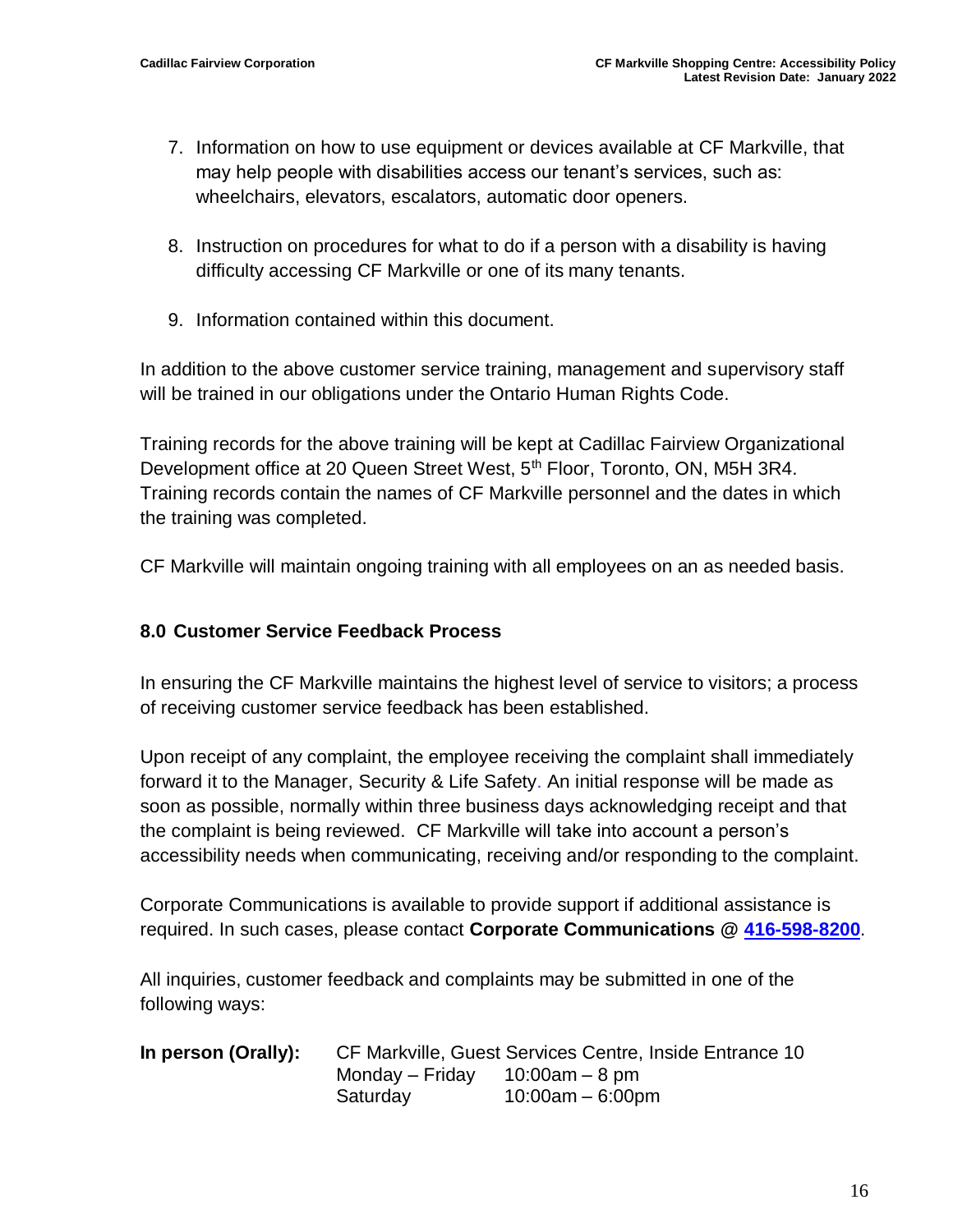Sunday 11:00am – 6:00pm *\* Hours subject to change due to Covid*

| By telephone:           | <b>CF Markville</b><br><b>Guest Services</b><br>905-477-6600                                            |
|-------------------------|---------------------------------------------------------------------------------------------------------|
| In writing:             | CF Markville,<br><b>Administration Office</b><br>5000 Hwy #7 East, Unit 1005, Markham, Ontario, L3R 4M9 |
| <b>Electronic Mail:</b> | nancy.le@cadillacfairview.com                                                                           |

Customers with disabilities are welcomed to provide feedback in any manner deemed most convenient. Responses to feedback received from customers with disabilities will be provided in alternate formats or alternate communication supports upon request.

#### <span id="page-16-0"></span>**9.0 Multi-Year Accessibility Plan and Annual Progress Reports**

Cadillac Fairview and CF Markville will draft and make public a Multi-Year Accessibility Plan to address compliance requirements of O. Reg. 191/11 and O. Reg. 413/12. Cadillac Fairview and CF Markville will also draft and make public annual progress reports outlining steps taken to meet the goals and objectives of the Multi-Year Plan.

#### <span id="page-16-1"></span>**10.0 Emergency Preparedness**

Management of incidents involving persons with disabilities is covered in the respective property Emergency Response Plan, and in case of fire, under the specific Fire Response Plan. These plans describe the operational and personnel requirements for assisting persons with disabilities and their support parties or animals.

#### **10.1 Emergency Procedures, Plans and Public Safety Information**

Emergency procedures, plans and public safety information that are available to the public, including any relevant updates, will be made available to the public and in an accessible format or via accessible communication support upon request. Timeframes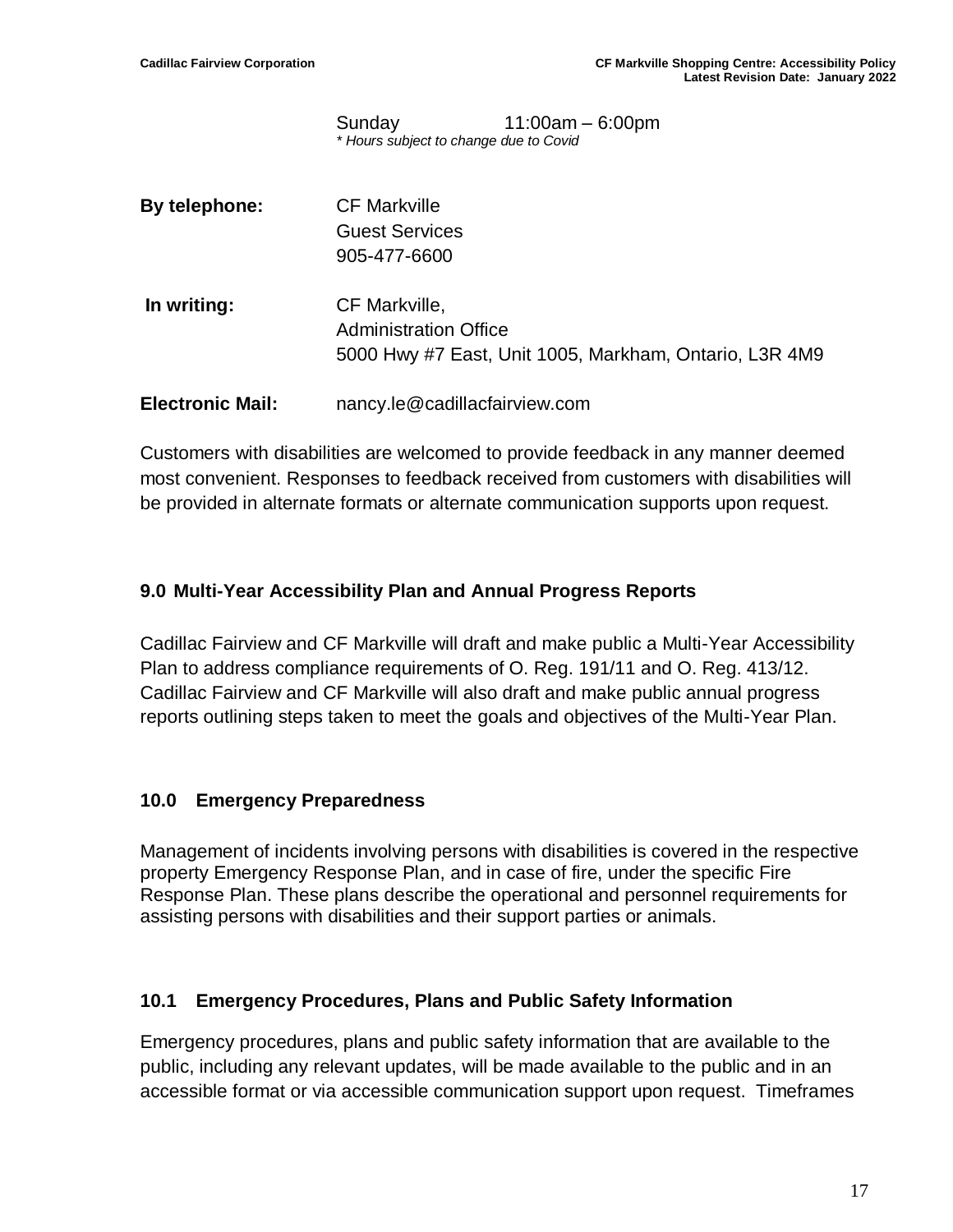for provision of this information will be dependent upon the format requested but will be provided as soon as is practicable.

CF Markville staff will be trained in emergency response policies and procedures as they relate to people with disabilities, including how to communicate emergency information, how to offer evacuation assistance to people with disabilities and how to identify accessible and safe evacuation routes.

In addition to the existing plans, it is prudent to maintain some basic equipment on site that may be of use to persons needing assistance because of disabilities.

Site specific equipment includes:

- a) Wheelchairs (*not available during Covid-19 pandemic*)
- b) Writing materials

#### <span id="page-17-0"></span>**11.0 Communication Plan and Availability of this Policy**

CF Markville shall notify the public of the availability of these policies and procedures and of our compliance with the AODA's Accessibility Standards for Customer Service and Integrated Accessibility Standards. Therefore, if any person requests a copy of this policy we will provide a copy taking into account the person's accessibility needs. This may include, but is not limited to, using the following formats:

- Large print, Braille,
- Audio format such as CD or digital audio format;
- Easy-read, simplified summaries of materials

CF Markville has its own provider for alternate formats. To arrange for alternate formats for this policy for people with disabilities upon request, please contact:

Guest Services Tel. 905-477-6600 Email: nancy.le@cadillacfairview.com

A copy of this policy will also be posted on the CF Markville website https://www.cfshops.com/markville.html in an accessible format (i.e. accessible PDF)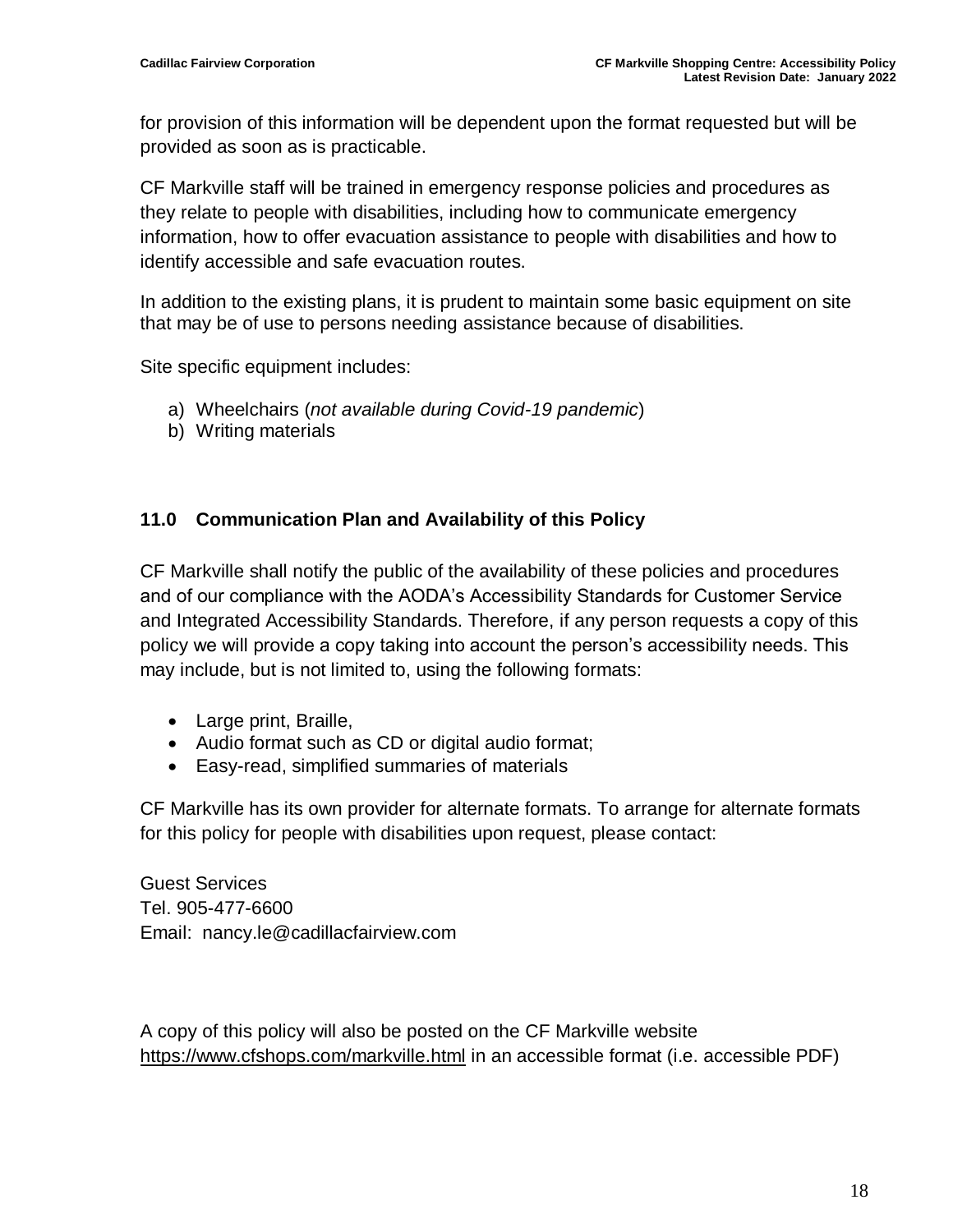#### <span id="page-18-0"></span>**12.0 Review Process**

At minimum, this policy will be reviewed annually by appropriate CF Markville staff. The review process, however, may be affected by AODA Regulations as they are announced. This policy, therefore, will also be reviewed upon announcement of any new Accessibility Standards of the AODA, 2005 to ensure integration and consistency with this policy. The policy may be modified to ensure full compliance with the AODA, 2005.

#### **ORIGINAL POLICY DATE: October 31, 2011**

**LAST UPDATE: December 2021**

#### **RESPONSIBLE DEPT: CF Markville Administration – Brian D. Randall**